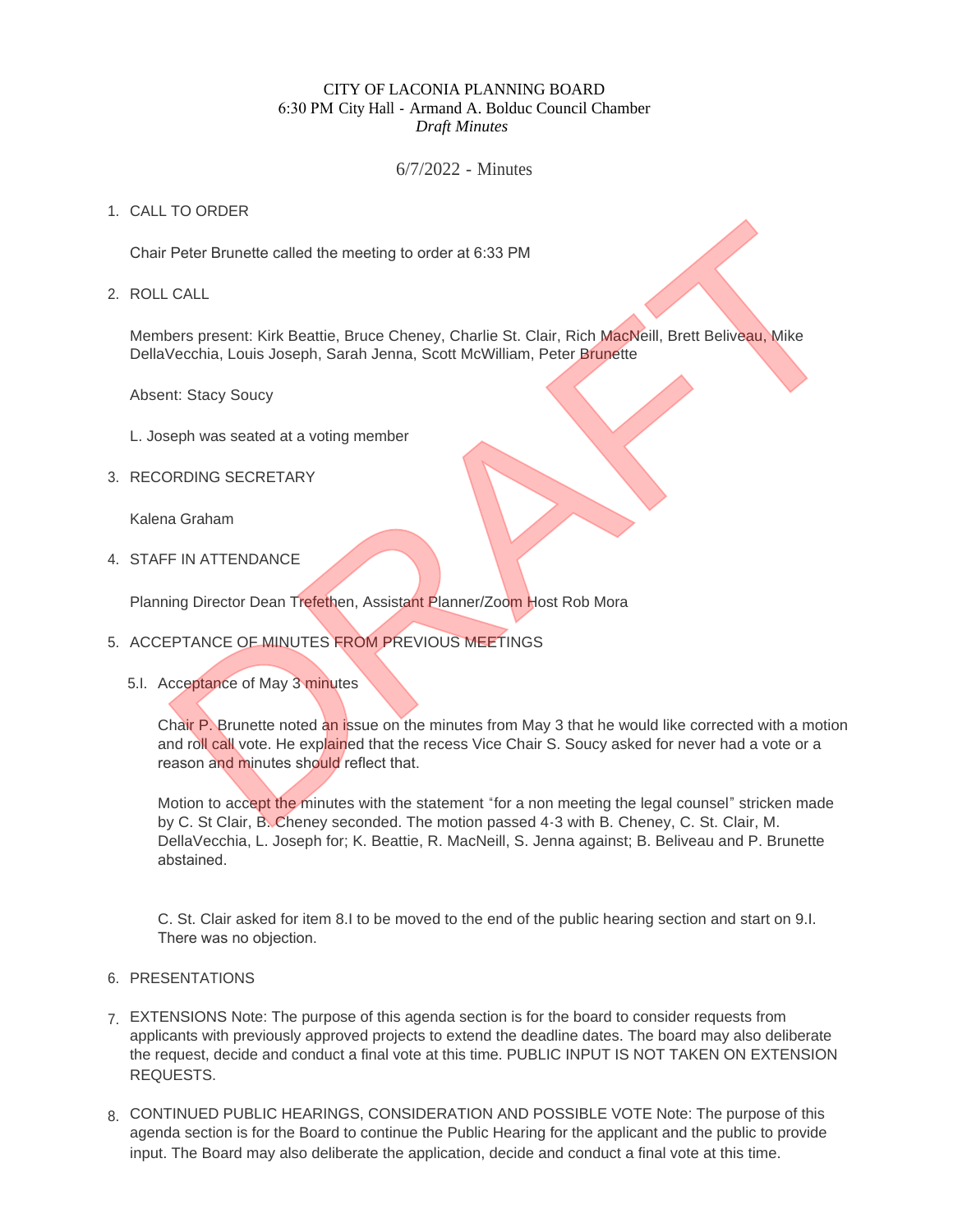PL2020-0098SPamd1, 0099CUPamd1(perf zoning), PL2021-0067SU; 49-63 Elm/10 Railroad Ave 8.I. Proposal to amend the site plan and CUP as remanded by the Superior Court

Chair P. Brunette recused himself for the next application and Secretary M. DellaVecchia stepped in as Acting Chair.

Motion for the board to take a five-minute recess made C. St. Clair, B. Beliveau seconded. The board recessed at 8:23 PM and returned at 8:30 PM with Atty L. Spector-Morgan joined at the table.

S. McWilliam was seated as voting member for this application.

Applicant: Ron DeCola representing the property owner addressed the board. He asked for the approval to the amended site plan. The applicant has done all that has been asked of them. The issue has been with the abutter and reached out to him a few times, will continue to work with him on those issues. The applicant feels the two issues are mutually exclusive and the approval of the site plan should not be held hostage due the abutter's concerns. cossed at 8:23 PM and returned at 8:30 PM with Atty L. Spector-Morgan joined at the table.<br>
S. McWilliam was seated as voting member for this application.<br>
S. McWilliam was seated as voting member for this application.<br>
Ap

The pre and during surveys have been done with no issues identified. L. Joseph asked about revs and the applicant is not subject to any one that they are aware of.

C. St. Clair clarified that there are before and after photos of the abutting driveway and foundation and was told yes.

The public hearing opened at 8:39 PM

Abutter input: Peter Brunette of 15 Park Street addressed the board.

The public hearing closed at 8:48 PM

Planning Director D. Trefethen noted the amendment is to show where the steel pilings are located. All other conditions from the approvals remain in effect.

C. St. Clair noted the applicant has done a great job at rebuilding the Lakeport Square area. He is very uncomfortable that no one has def do something a feels it is not out of order to discuss the conditions for the mitigation. He feels it's up to the applicant to work out the issues with the abutter. B. Cheney agrees. He is disappointed that nothing had been done since the last continuance as that was the reason for it.

Atty L. Spector-Morgan suggested a response in writing from the applicant.

Motion to table the application to July 12, 2022 with the direction that the applicant respond to the Planning Dept in writing two weeks prior to the July 12, 2022 meeting on two items: the status of negotiations on the six requested mitigation items from P. Brunette and status and results of inspections from of the Park Street Trust LLC property made by B. Cheney, C. St. Clair seconded. S. McWilliam brought up the development off Endicott East and how the applicant worked with the abutters on the issues and hoped the same would happen here. The motion passed 8-1 with S. Jenna in the negative.

- PUBLIC HEARINGS, POSSIBLE CONSIDERATION AND VOTE Note: The purpose of this agenda section 9. is for the Board to have a presentation from the applicant and open a Public Hearing for the public to provide input. The Board may also deliberate the application, decide and conduct a final vote at this time.
	- 9.I. Table of Dimensional Requirements review

Planning Director D. Trefethen went over the proposed changes to the chart. The proposal came from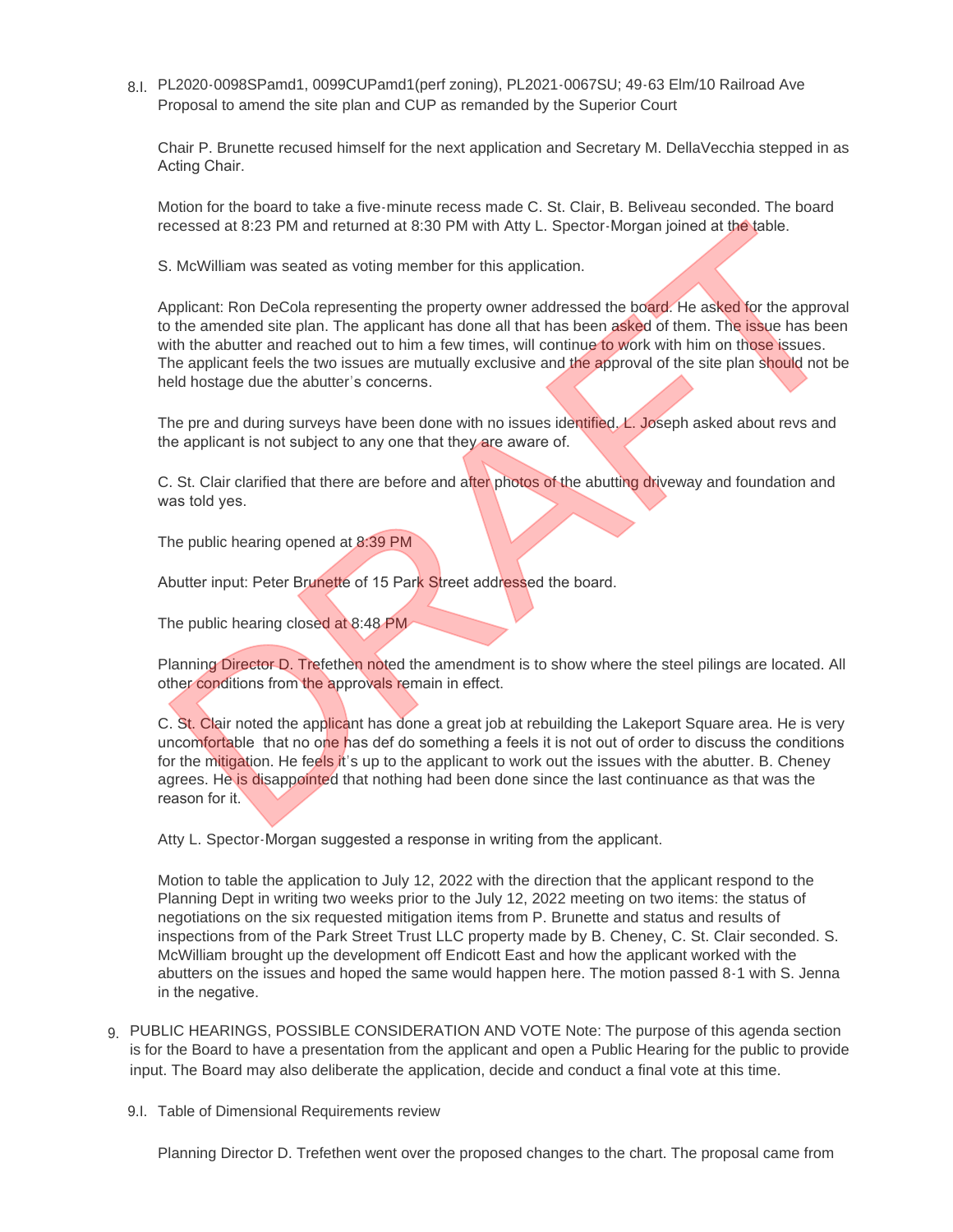the Master Plan Steering Committee (MPSC). There are three basic goals to the change: to bring Laconia into more similar to surrounding and similar communities; to bring existing lots into conformance particularly in the RG zone; to try to spur development in selected zones. There was multiple discussions on the height with no consensus from the board or the committee at this time. M. DellaVecchia would like to see that changed and suggested some kind of formula with the footprint of the structure. He understands the want to maximize space but doesn't like the see towers on the lake. B. Beliveau suggested a formula in which the height of the structure could not exceed the length of the longest side of the structure.

The public hearing opened at 7:01 PM

Abutter input: Bob and Louise Draper of 144 Lake St #17 addressed the board. They were not here for this but thought they should when realized some of the comments were their condo complex. They bought their property 20 years ago and 2-story was not allowed per the condo docs. Then over time things have changed.

The public hearing closed at 7:05 PM. Then reopened at 7:07 PM to let someone on Zoom speak but didn't. The public hearing closed again at 7:09 PM

S. Jenna asked if Staff would be ok with tabling the item to add height changes and there was no objection as there is no hurry.

Motion to table the proposed revisions to add changes to the height to September 6, 2022 for MPSC to work on numbers made by C. St. Clair, S. Jenna seconded. All voted in favor.

K. Beattie suggested moving item 9.III next and there were no objections.

9.II. PL2022-0045SP; 427 Weirs Blvd; Proposal to dock the Dive at the existing dock when not in operation. Two employee vehicles will be onsite ~waiver request for a series of regulations

Applicant: Atty Ethan Wood representing the Dive owner and the property owner addressed the board. The property owner had made an arrangement with the Dive to dock at the existing dock and have the employees park on the site. A rough calculation shows 16 spaces and the Dive would only need 4 spaces and rarely 5. The property is currently not being used as cottages and only the property owner resides there. The owner would still like to continue the extra income. There will be no changes to the property. There is no issue with the line of site on the stretch of the road. The Dive would dock the boat at night for the season and wouldn't be used as a restaurant/bar while docked. The public hearing opened at 7:01 PM<br>
Nother input: Bob and Louise Draper of 144 Lake St #17 addressed the board. They were not here for<br>
inits but thought they should when realized some of the comments were their condo co

C. St. Clair asked about the safety of the employees at night when crossing the street and what will be done to ensure they stay safe. Flashlights or reflective gear or some kind of illumination was suggested.

Atty E. Wood noted there will be no commercial deliveries on the property and the septic truck would be the only large vehicle on the lot when necessary. S. McWilliam asked about the volume of trash and E. Wood noted that there is an enclosed spaces with bins that would be picked up more than once a week. Planning Director D. Trefethen asked how the products would get on the boat and was told the employees will load the boat in the morning and at night the trash would be taken out to the bins.

An option to approve the request for only a year to see how things go or conditions that a report be given. Laura Spector-Morgan, the City's attorney, addressed the suggestions. She said a report could be requested but it would need to be specific on what is being looked at.

Planning Director D. Trefethen noted that visibility is important and removing or pruning the vegetation near the edge of the property will help.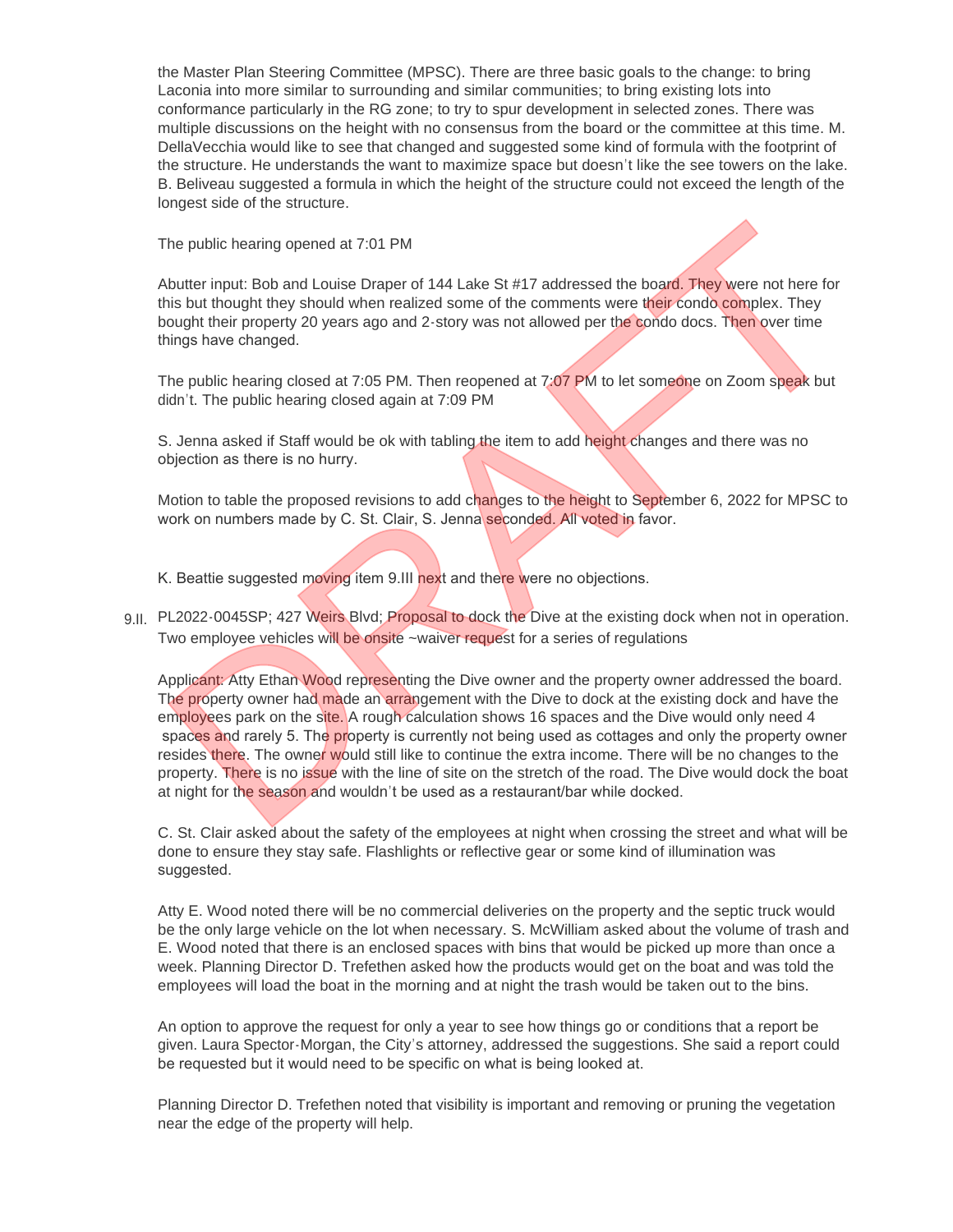The public hearing opened at 7:43 PM

Abutter input: Atty L. Spector-Morgan suggested a question be asked about how many boats (just the one or the one with supporting vessels) will be docked on the site since it was an issue that raised the last time this proposal came about.

S. McWilliam feels the anonymous email that was received should not be considered.

Abutter input via Zoom: Walter Santoro a property owner since 1996 and never had issues with the Dive in the past and is in favor of them. He has seen more food than alcohol being served. There haven't been any traffic issues and would love to see them prosper.

Brian Smith of 507 Weirs Blvd spoke in favor of the Dive. He has never had any problems with the operation or traffic. It is family run and a good operation. Owner is very safety oriented.

Jimmy Colharen is the Manager of the Dive since last year. The employees are eager to start the season. He has had a lot of people asking when they will be opening. He noted there is one support vessel unsure if it will be docked with the Dive or not. There was a vessel that would pick people up and gave an example when they were on the sandbar off the Margate. Last year they were able to pick up people that didn't have boats and is unsure if that is the plan this year. The support vessel would also take staff to and from the boat if needed. thatter input via Zoom: Walter Santoro a property owner since 1996 and never had issues with the Diver<br>the past and is in faroor of them. He has seen more food than alcohol being served. There haven it<br>then past and is in

Frank Donlan of Scenic Rd in Gilford noted he is the author of the rejected anonymous email. He stated the owners are just asking for fair treatment and emphasized what was written in the email.

Jeff Morin of 72 Landing Ln noted that in the last meeting he heard negative comments and wondered if those individuals should recuse themselves.

Time Peano of 507 Weirs Blvd echoed much of the previous comments.

Kirsten Stinson of Belmont works on the Dive and echoed previous comments. The company is great to work for and it's not dark when they exit the boat at night.

Dan Ohara of 311 Elm St echoed the previous comments. He wondered if those proposed restrictions on street crossing is imposed on all patrons crossing the street.

The public hearing closed at 8:00 PM

Staff Review: Planning Director D. Trefethen asked Atty E. Wood where and when patrons are picked up from other locations. Atty E. Wood is unaware and noted that is not part of the site plan. Planning Director D. Trefethen noted that if it were another property then they would need to amend their site plan. Last fall he was under the impression that the boat was not in operation but under repairs. Atty E. Wood had no information on the use of the dock last year. Planning Director D. Trefethen mentioned to the board that the comments about not having issues last year were because it wasn't in operation. He went over the staff review. He reiterated that this is a private dock and not a marina or commercial dock. He pointed out that one reason for the specifics with parking is that the lot is an existing cottage colony. It might not be in operation currently but it could be any time and the parking would need to be able to support both the colony and the proposed use of the Dive.

Planning Director D. Trefethen brought up the waivers and that the request makes sense because there is no change to the property other than the use of the dock and places to park. The vote on the wavier should be done prior to the decision of the site plan.

Motion to approve the waivers requested made by S. Jenna, C. St. Clair seconded. S. McWilliam had concern with what he had been seeing on social media with the applicant and read a statement he had prepared noting this was the first time the application was before the board. M. DellaVecchia asked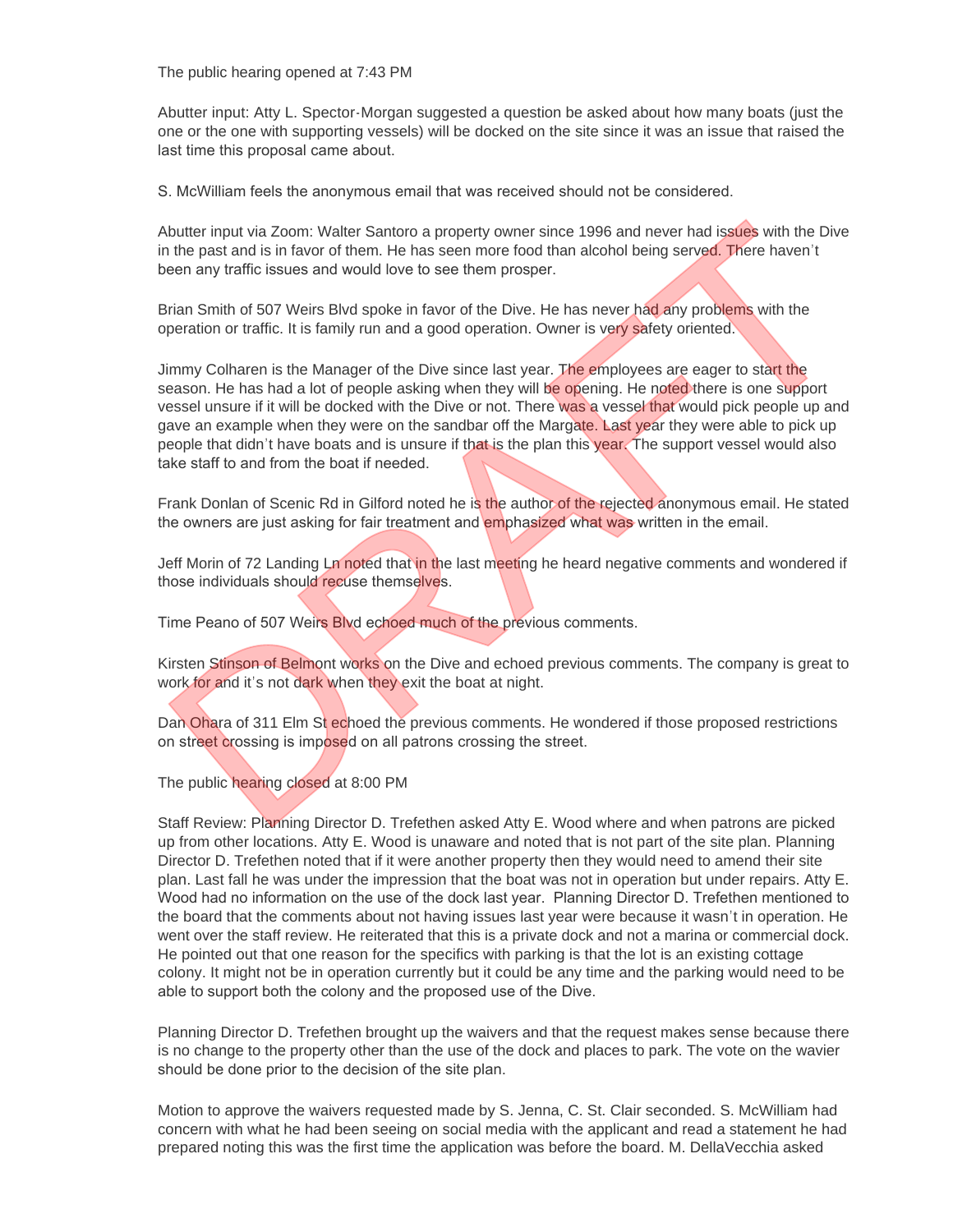how many patrons the Dive held and K. Beattie said the State's Fire Marshal and Liquor has approved 80. M. DellaVecchia would like to see some kind of illumination for safety. Atty E. Wood noted there is a light on one of the poles. R. MacNeill noted that the safety of the employees falls on the Dive and not the City. The motion passed 8-1 with B. Cheney in the negative.

Motion to approve the site plan application with the dates and condition as stated in the staff review made by S. Jenna, M. DellaVecchia seconded. C. St. Clair clarified that the application is ok with keeping the foliage around the road trimmed and Atty E. Wood agreed. The motion passed 8-1 with B. Cheney in the negative.

9.III. PL2022-0046CUP(waterbody buffer); 144 Lake St #17; Proposal to expand exiting deck to 11x17 ~waiver request for professional plans & delineations

Motion to accept the application as complete made by K. Beattie, B. Beliveau seconded. All voted in favor.

Applicant: Bob and Louise Draper addressed the board. They explained that when they first bought the cottage jet skis would be trailered to the beach and the path was right where their deck was proposed and they needed to leave room. The jet ski launch has since ceased and they would like to square off the deck to make it slightly bigger. They are currently 70 ft from the lake.

The public hearing opened at 7:19 PM

There was no one to speak for or against the application. The public hearing closed at 7:19 PM

Staff Review: Planning Director D. Trefethen read the staff review.

Motion to approve the cup application with the dates and conditions as stated in the staff review made by K. Beattie, C. S. Clair seconded. All voted in favor.

Chair P. Brunette retuned to the table as chair.

10. APPLICATION ACCEPTANCE Note: The purpose of this agenda section is to publicize that a Planning Board application has been submitted AND for the Planning Board to determine if the application is complete enough to begin the review process. PUBLIC INPUT IS NOT TAKEN AT THIS TIME. If the application is accepted the Planning Board will schedule a Public Hearing at which time the application will be heard and public comments will be accepted. Information about applications can be obtained on the city's web site or by calling the Planning office. Cheney in the negative.<br>
Nearly in the negative.<br>
Nearly in the measure of professional plans & delineations<br>
Nearly waver request for professional plans & delineations<br>
Motion to accept the application as complete made by

### 11. NEW BUSINESS

Planning Director D. Trefethen raised the question to continue with using Zoom and what the board thought. Zoom was not used prior to Covid and Planning Board and City Council are the only remaining boards to use Zoom. He suggested it something to consider for the future.

C. St. Clair would like to keep using Zoom for those that can't attend the meetings. Feels it not good to take the access for the public away.

Chair P. Brunette would like to continue using Zoom to keep until the Council stops.

Chair P. Brunette would like the Performance Zoning ordinance to be looked at again and put on the "old business" for July 12.

B. Cheney would like Planning Director D. Trefethen to give as much of an update he can on the Lakes Region Facility.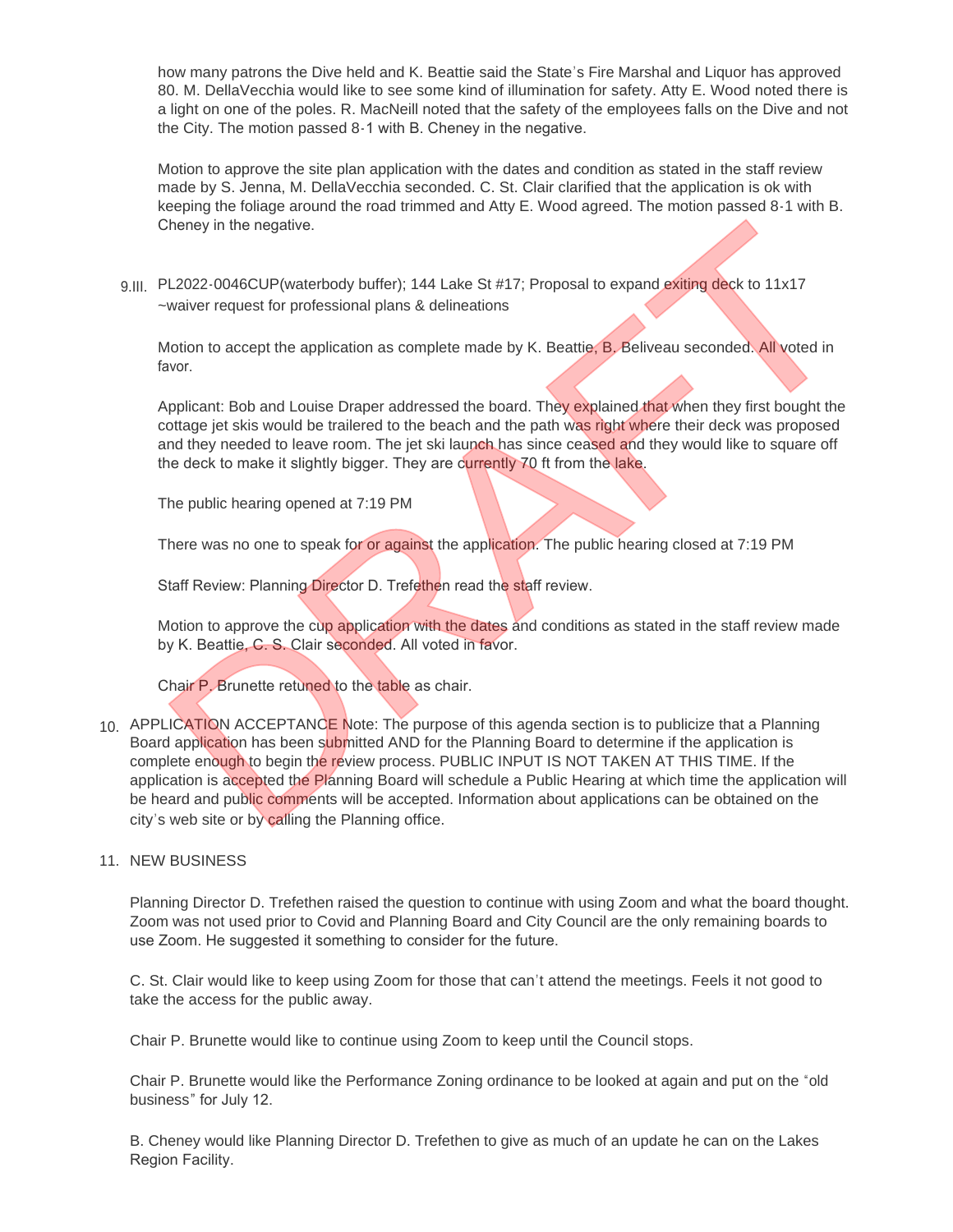### 12. OLD BUSINESS

### 13. PLANNING DEPT REPORT

#### 14. LIAISON REPORTS

LRPC: R. Mora noted that an email went out and a deadline has passed for tickets to the annual meeting dinner and no one responded.

HDC: C. St. Clair noted the Commission is still waiting on Council action to the ordinance changes.

#### 15. OTHER BUSINESS

15.I. Reconsideration of sidewalk waiver 244 Province Street

Motion to reconsider the sidewalk waiver and grant the waiver made by B. Cheney, C. St. Clair seconded. Discussion:

Planning Director D. Trefethen noted that because of the sequence of the vote for the application, where the site plan which doesn't have sidewalks located on the plan was approved before the waiver was denied that causes an issue. It was opposite of what should have occurred. If the waiver was voted first and denied the other option would have been to table the application or approved the application with requirements that the sidewalk be one the plan. Whether it constitutes a reconsideration vote by the board or whether it would be an administrative appeal to straighten out the mess is the issue. Chair P. Brunette disagreed and doesn't feel the order in which the actions were taken is legally relevant. C: R. Mora noted that an email went out and a deadline has passed for tickets to the annual meeting<br>
The and no one responded.<br>
C. St. Clair noted the Commission is still waiting on Council action to the **ordinance** change

Atty Phil Brouillard addressed the board and mentioned that they approved a plan with no sidewalk and denied the waiver. He noted the area is outside the urban compact and there is only 130 ft of road frontage on Province Street. He mentioned the developer has no problem with putting money aside for sidewalks to be built somewhere that they are needed. A collaborative approach could be with Planning Staff, DPW and the application to come up with an amount. There will be internal sidewalks built to the dog park. Atty P. Brouillard also requested the completion date be moved from 2024 to 2025.

Jon Rokeh went over the plan viz Zoom and showed where the drainage is delineated.

B. Beliveau noted the discussion has been discussed many times before and a fund should be made for sidewalks. Planning Director D. Trefethen noted there is and the last one was for the 126 Union Ave apartments across the river and that hasn't been constructed yet.

Chair P. Brunette noted suggestions could be for Council to move money in the funds for sidewalks for long term. It was suggested to ask DPW to prioritize where sidewalks are mostly needed rather than the nearest to the development.

The motion was amended to add the sidewalk calculation and the fund. All voted in favor.

Motion to change the completion date to May 2025 made by C. St. Clair, K. Beattie seconded. All voted in favor.

#### 16. ADJOURNMENT

With no objections the meeting adjourned at 9:43 PM

Respectfully,